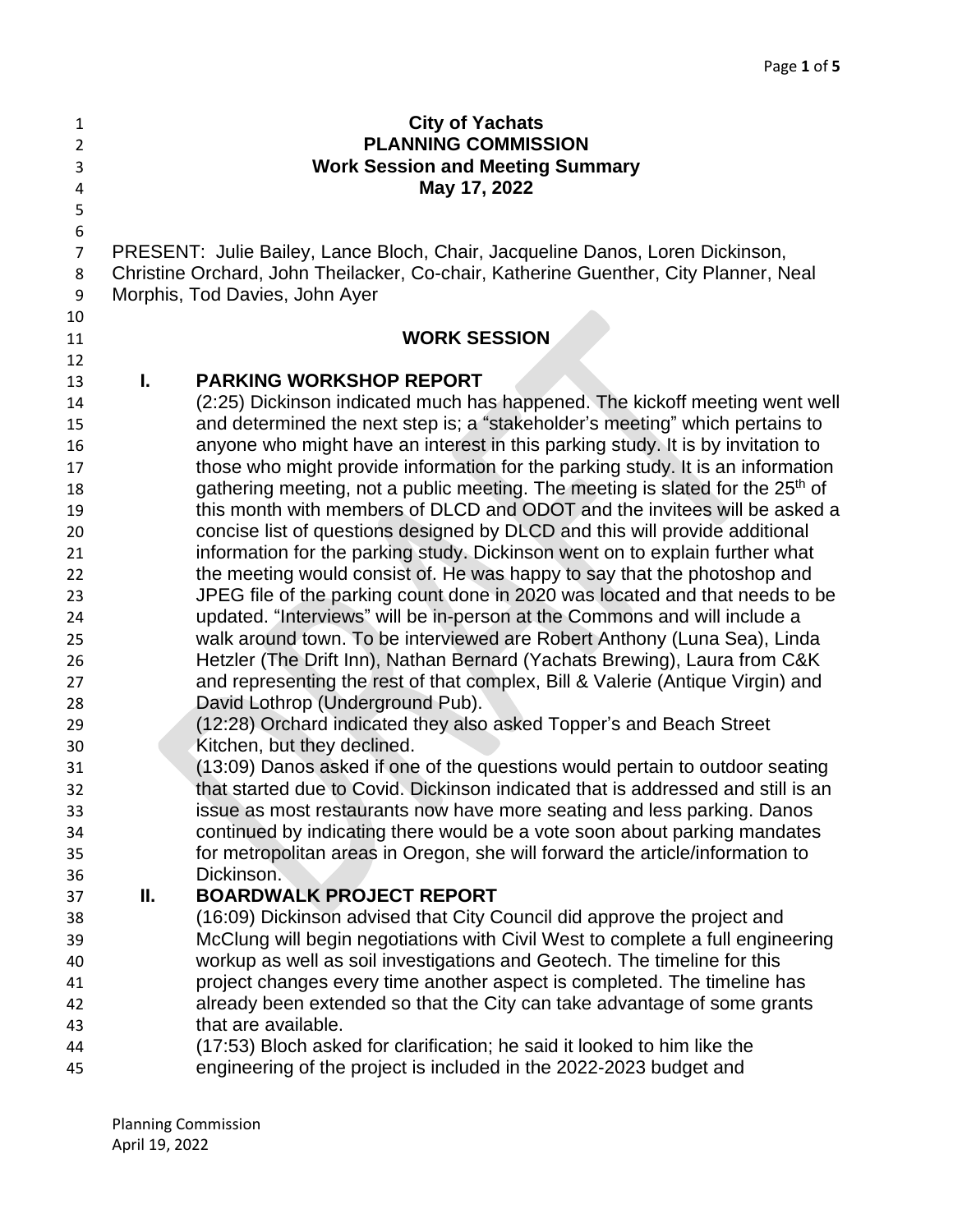| $\mathbf{1}$   |     | construction will be in the next fiscal year. Dickinson said that was his                        |
|----------------|-----|--------------------------------------------------------------------------------------------------|
| $\overline{2}$ |     | understanding.<br>(18:28) Theilacker asked where the permit application fits on the timeline and |
| 3              |     |                                                                                                  |
| 4<br>5         | Ш.  | if that will be done within the year. Discussion continued.<br><b>HOUSING NEEDS ANALYSIS</b>     |
| 6              |     | (23:15) Recap of the meeting with the Cascadia group. Discussion on                              |
|                |     | mapping and how well defined the information was and what things GIS                             |
| 7              |     | mapping will allow the City to do. The next meeting will be the 25 <sup>th</sup> and that        |
| 8              |     | will be the "first run" of what is needed.                                                       |
| 9              |     | (31:08) Bloch asked about the project timeline and questioned the buildable                      |
| 10<br>11       |     | land inventory goes to the beginning of June and if it had a "deliverable."                      |
| 12             |     | Danos replied that there will be a public meeting between City Council and                       |
| 13             |     | Planning where all the information will be presented.                                            |
| 14             |     | (32:01) Theilacker asked about housing "stakeholders" in the community,                          |
| 15             |     | what is the plan to reach out to and include them in the process. Danos                          |
| 16             |     | replied that she has started writing up a Public Engagement Plan perhaps                         |
| 17             |     | doing a survey and a presentation at the Presbyterian Church advising people                     |
| 18             |     | what is happening and how it affects them. She wants to get as much input as                     |
| 19             |     | possible, she is especially interested in input from people who work here and                    |
| 20             |     | would like to live here.                                                                         |
| 21             |     | (34:35) Bailey asked if the water supply is a developmental restraint.                           |
| 22             |     | Discussion was held on the City providing water to its residents. Guenther                       |
| 23             |     | indicated that the Master Plan addresses if needs are being budgeted for, etc.                   |
| 24             |     | Guenther summarized by saying it is a concern, not a constraint. Danos                           |
| 25             |     | continued the conversation giving examples of water usage and indicated the                      |
| 26             |     | majority of the water here is used outside.                                                      |
| 27             | IV. | <b>SMALL, CODE CLARIFYING CHANGES TO TITLE 9</b>                                                 |
| 28             |     | (38:11) Theilacker summarized code problems and referred to the document                         |
| 29             |     | included in the meeting packet. Guenther discussed the "formatting" of code,                     |
| 30             |     | making it more user friendly and adding in hyperlinks to make it quicker and                     |
| 31             |     | easier to navigate through. She went on to discuss the language and                              |
| 32             |     | definitions of things need to be worked on. Discussion was held regarding                        |
| 33             |     | grouping items together. Definitions of titles through the code were also                        |
| 34             |     | discussed. Following state standards was mentioned.                                              |
| 35             |     | (55:37) Discussion ensued on how best to proceed with cross referencing and<br>definitions.      |
| 36             |     |                                                                                                  |
| 37             |     | <b>REGULAR MEETING</b>                                                                           |
| 38<br>39       |     |                                                                                                  |
| 40             | L.  | <b>CALL TO ORDER</b>                                                                             |
| 41             |     | Bloch called the regular session to order at 3:03 pm. All six commissioners                      |
| 42             |     | are present as well as guests and staff.                                                         |
| 43             | Ш.  | <b>ANNOUNCEMENTS AND CORRESPONDENCE</b>                                                          |
| 44             |     | (1:03:19) Bloch brought up an email from Danos regarding the info from John                      |
| 45             |     | Ayer included in the code update document. She felt all emails from Ayers                        |
| 46             |     | and anyone else regarding the Code need to be available to the public. She                       |
|                |     |                                                                                                  |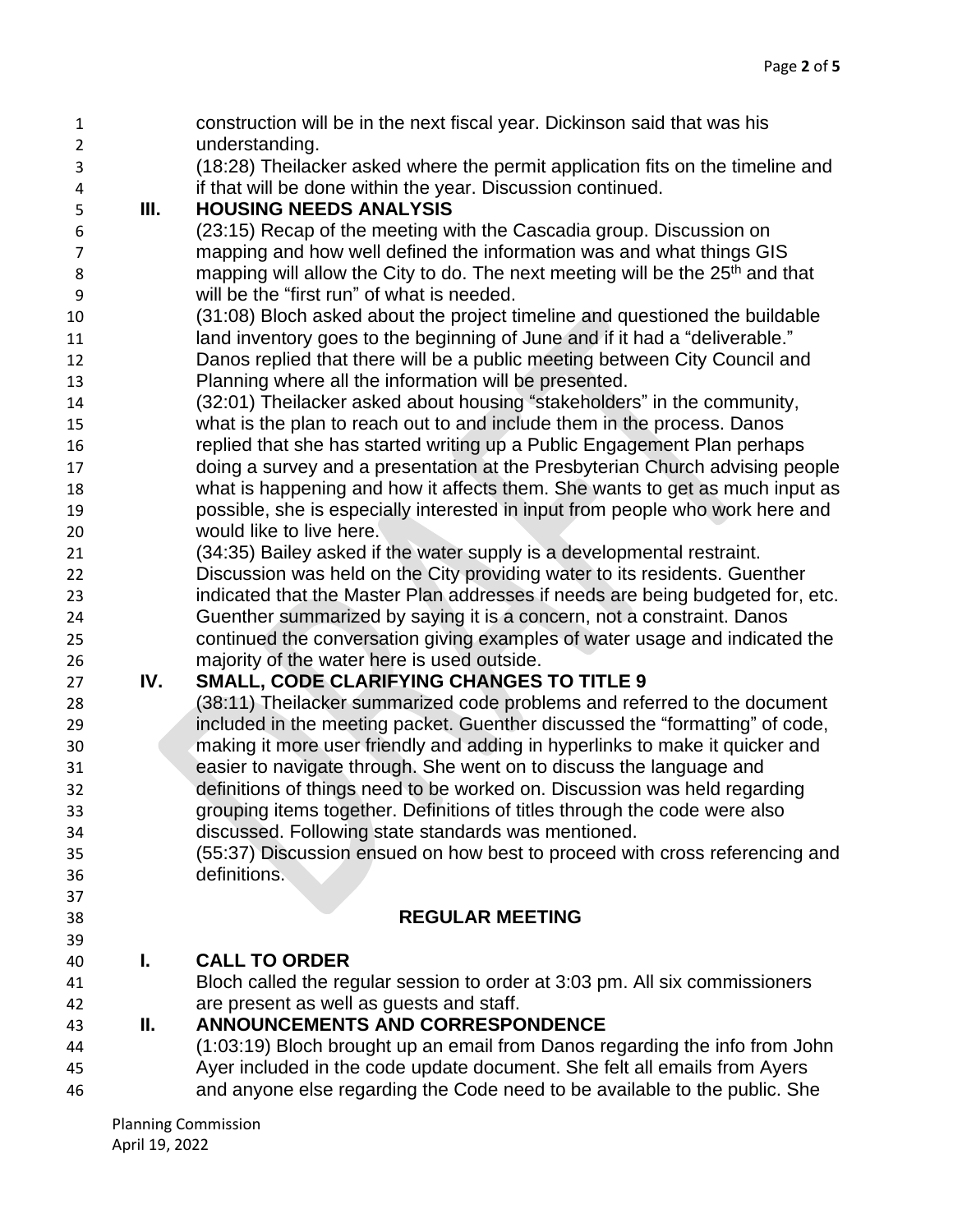felt his public comment should not have been included in the document summarizing the Commission's work.

# **III. CITIZEN CONCERNS**

 (1:06:46) Ayer spoke about correspondence he and many others have sent to the Commission regarding the Agate Point Development. Since a public hearing has not been held, he wanted to know if all previous writings regarding Agate Point will be carried forward when a hearing is actually held. (1:08:31) Guenther responded indicating the Agate Point permit has not been withdrawn, only postponed. She further stated all written documents are safely stored and will be uploaded at the appropriate time. Discussion held regarding keeping the community updated and how and where the documents are stored. Discussion then turned to notifying the Commission ASAP if the requirements were met and if a hearing will proceed in June. (1:15:42) Jody Moine spoke indicating she has already submitted written comments/concerns but has been speaking to a land use attorney and her concern is the work the Commission is doing on the Code and how changing one part may affect another part. Guenther advised that there won't be any changes to the Code "overnight" because it required public notice and public hearings.

## **IV. NEW BUSINESS**

## **A. Interview Tod Davies for the Planning Commission**

- (1:18:35) Bloch welcomed Davies and referred to her application included in the meeting packet. She had nothing further to add and advised she would be happy to answer any questions.
- (1:19:44) Theilacker asked how long Davies had been a Yachats resident and if she would be able to attend in-person meetings twice a month. Davies responded that she's lived here three years and would be able to attend meetings. Theilacker then asked what Davies saw as some strengths and weaknesses of Yachats. Davies discussed what she saw as
- the strengths. She is currently going through the Water Plan.
- (1:22:44) Bloch suggested that Davies get the link to look through the Yachats Municipal Code.
- (1:24:06) Orchard made the motion to **recommend to the City Council that they approve Tod Davies as a planning commissioner.**
- **Vote:** Julie Bailey, yes; Lance Bloch, yes; Jacqueline Danos, yes; Loren Dickinson, yes; Christine Orchard, yes; and John Theilacker, yes. **Motion carried unanimously.**

### **V. OLD BUSINESS**

# **VI. PLANNER'S REPORT**

- **A. Monthly Planner's Report**
- (1:27:57) Guenther advised she included building activity for last couple of months. This will be done monthly as the summer will be busy. She is happy that the parking study and housing studies are being done. She continues to meet with Hui Radomsky every other week and how helpful it is. She reiterated that Radomsky would be happy to do hour long presentations on land use.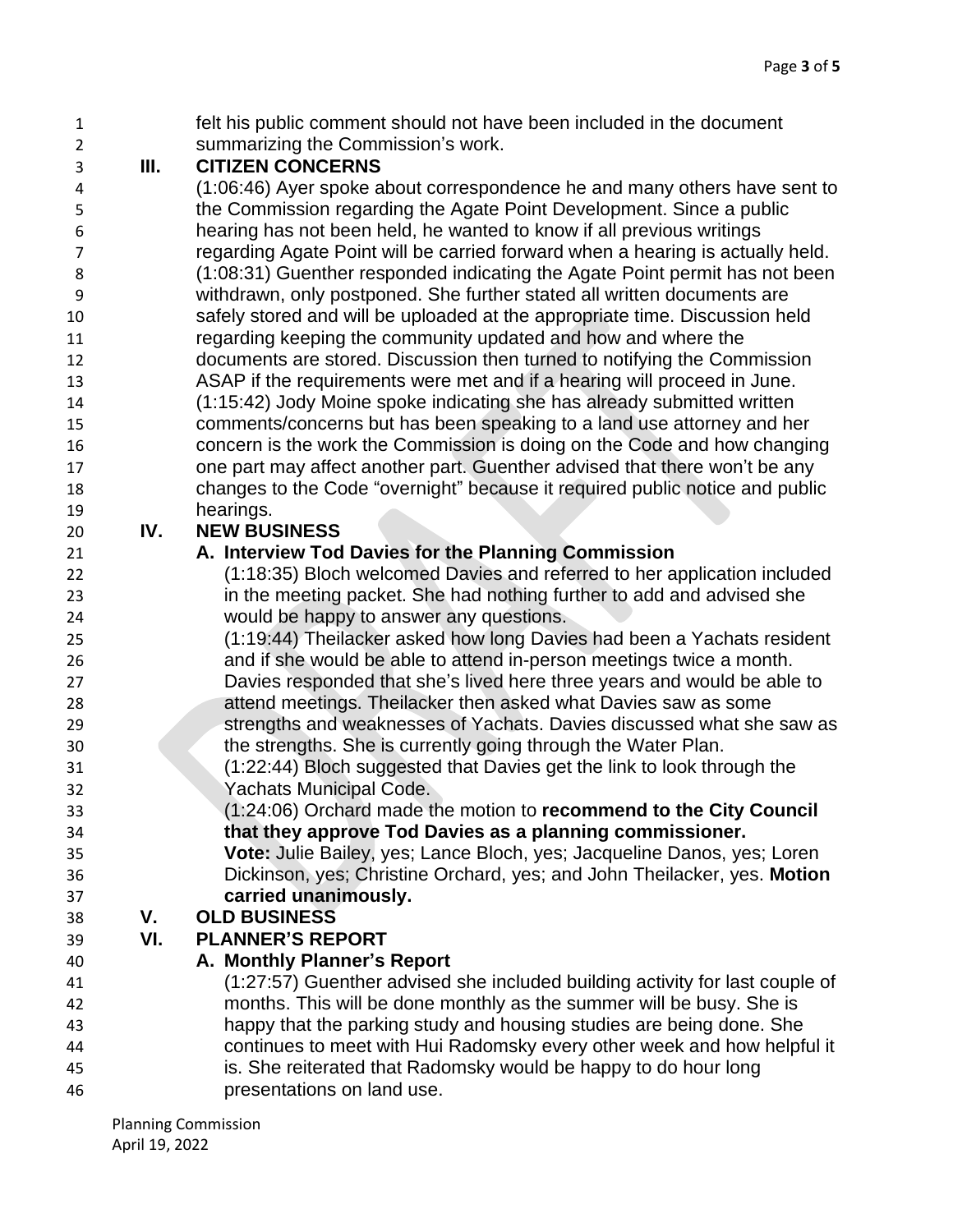| 1              |      | <b>B. Adobe Sale and Development Plan</b>                                    |
|----------------|------|------------------------------------------------------------------------------|
| $\overline{2}$ |      | (1:39:34) Theilacker asked Guenther if she had anything to discuss on the    |
| 3              |      | Adobe and she advised that she really doesn't know anything more than        |
| 4              |      | what has been in the papers. The new owners are working with someone         |
| 5              |      | on a proposal for 4.5 acres just north of the Adobe. The property is zoned   |
| 6              |      | R4 and there will be a proposal coming through, but they are facing          |
| $\overline{7}$ |      | challenges like a numbered archaeological site. She went on to say that it   |
| 8              |      | will be a large project. Bloch wanted to be sure the Commission gets         |
| 9              |      | information on Land applications as they come in. Discussion continued,      |
| 10             |      | including how to educate the community on what Planning can and can't        |
| 11             |      | do.                                                                          |
| 12             |      | (1:48:24) Orchard questioned the private residences along north end and      |
| 13             |      | asked if they were part of the property. Guenther responded that those       |
| 14             |      | were rentals for as long as she could remember but they were included in     |
| 15             |      | the sale of the additional property.                                         |
| 16             |      | (1:50:02) Ayer interjected it would be conducive for the Commission to       |
| 17             |      | notify the Adobe and any other properties that might have a small            |
| 18             |      | subdivision in mind about the housing and parking studies being              |
| 19             |      | undertaken and how those could help them determine how to proceed. He        |
| 20             |      | also stated that a conceptual review could be done for this project.         |
| 21             |      | Guenther advised that all conversations need to be under a public forum      |
| 22             |      | and stressed that care needed to be taken.                                   |
| 23             |      | (1:54:24) Danos questioned the status of code enforcement. Guenther          |
| 24             |      | referred that question to the City Manager.                                  |
| 25             |      | C. Fences, Hedges and Walls Status                                           |
| 26             |      | (1:31:04) Guenther said progress is being made of the first Code             |
| 27             |      | amendment. It is on its way to DLCD with the language approved by the        |
| 28             |      | Commission, possibly looking at a public hearing in July.                    |
| 29             |      | She went on to discuss what is involved in notice for public hearings and    |
| 30             |      | that is being worked on. Bloch indicated he researched it and found the      |
| 31             |      | document in the packet from August $17th$ , the last time it was discussed.  |
| 32             |      | Bloch went on to describe how the process of changing the Code on this       |
| 33             |      | would proceed. Guenther also discussed how this differs from a regular       |
| 34             |      | hearing as it effects many instead of just one or two landowners.            |
| 35             | VII. | <b>OTHER BUSINESS</b>                                                        |
| 36             |      | A. From the Commission                                                       |
| 37             |      | (1:58:45) Bloch brought up the conversation from the last meeting            |
| 38             |      | regarding meeting more than once a month and whether work session            |
| 39             |      | should be separated out from regular session in certain cases. Bloch         |
| 40             |      | would like to separate the two sessions out if there is a public hearing. He |
| 41             |      | went on the discuss how that would take place. Discussion held on the        |
| 42             |      | merits of having two meetings, one for a work session and the other for      |
| 43             |      | public hearings. Discussion held regarding meeting packets and setting       |
| 44             |      | agendas, etc.                                                                |
| 45             |      | (2:09:58) Danos moved that the Planning Commission alter their               |
| 46             |      | meeting schedule, leaving the 3 pm public hearings on the third              |